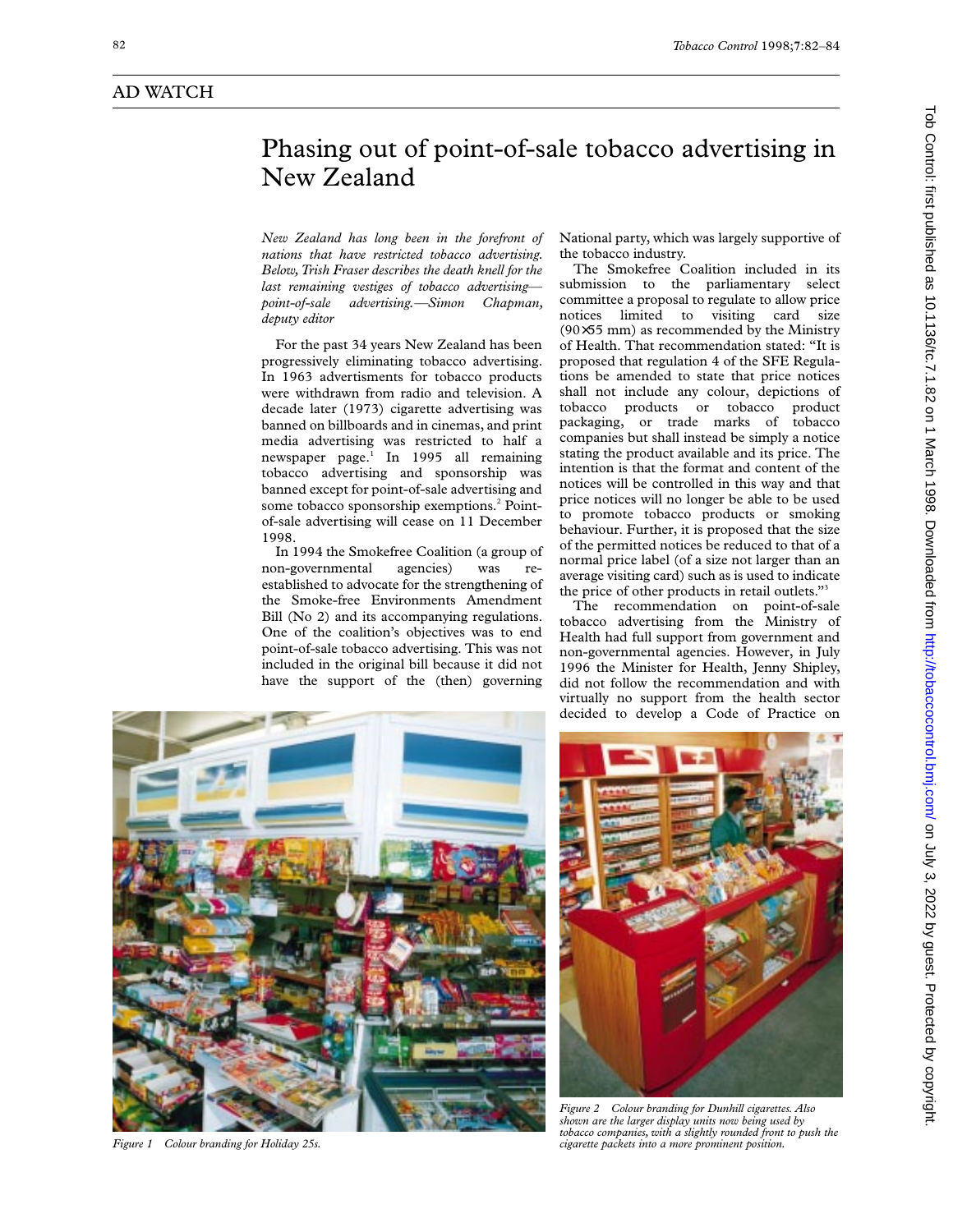

*Figure 3 Colour branding for the disappearing "Winfield".*

Tobacco Product Notices at Points of Sale. This was a Deed of Agreement between the government and the tobacco industry. The code was to provide for further controls over and above those required of the tobacco industry by law.

The code predated the Smoke-free Environments Amendment Bill (No 2) but it was included in the bill to provide statutory recognition. The code was established for a three-year term after which it would be reviewed. At that stage it would be decided whether the code should be given a further term, be revised, or be abandoned. The parliamentary select committee heard representations on the code and recommended that the three-year term for the code be final and stricter. Legislated controls would follow straight after.

The select committee also made recommendations that it should be illegal for the tobacco industry to provide incentives to retailers in relation to: "(i) The purchase or sale of tobacco products by that retailer; or (ii) The advertising of tobacco products inside that retailer's place of business; or The location of tobacco products in a particular part of that retailer's place of business."3

This recommendation was accepted and included in the Smokefree Environments Amendment Bill (No 2). The recommendations on the final date for the code and the removal of incentives for retailers from the tobacco industry were accepted and included in the bill.

The Smokefree Coalition advocated that a "sunset clause" be introduced to end the Code of Practice immediately when the Smoke-free Environments Amendment Bill (No 2) was enacted, rather than two to three years later. This unfortunately did not happen but the date was set for point-of-sale tobacco advertising to end as stated in the code on 11 December 1998.



*Figure 4 A sales assistant wearing Rothmans colours.*

The original Ministry of Health recommendation for tobacco price notices will apply beginning 11 December 1998, with a limit on the area of display, to be restricted to one A4 sheet (29.5×21 cm) in retail premises. The then associate minister of health, Neil Kirton, also accepted advice from the Crown Law Office that changes were required to be made to the new restricted regulations at the expiry of the code.

"Any logo, design, or similar device that is usually associated with that tobacco product and a depiction of the package in which the tobacco product is customarily sold"<sup>4</sup> will be allowed on tobacco product notices. These cannot be in colour and can only be represented on a tobacco price notice the size of a visiting card as originally recommended.

Tobacco product notices will be subject to stricter regulations after 11 December 1998 but the tobacco industry has had enough time to devise methods to continue tobacco advertising after that date. The most obvious strategy the industry has undertaken is colour branding (figures 1–4) This technique enables the tobacco industry to establish the colours of the brand over a period of time. When the code ceases to exist, the colours will have been imprinted in smokers' minds. Although it would have been preferable not to have any colour branding, its impact will be minimal compared with the current blatant advertising. Colour branding will only work for present smokers, not the next generation of smokers who will not have grown up with the original association of colour with brand advertising.

Since the date has been set to end the code, displays of tobacco product packets have become prolific and more prominent. Packets are advertised in different shapes of perspex containers away from the display of the bulk of the cigarettes. They are displayed in several variations of perspex containers, single-packet containers, rotating and static cylindrical containers, and long thin containers (figure 5). All the perspex containers have a colourful price notice attached. A similar strategy has been used in Australia.<sup>5</sup>

There is provision in the Smoke-free Environments Act 1990 to prosecute for visibility of any tobacco products from outside